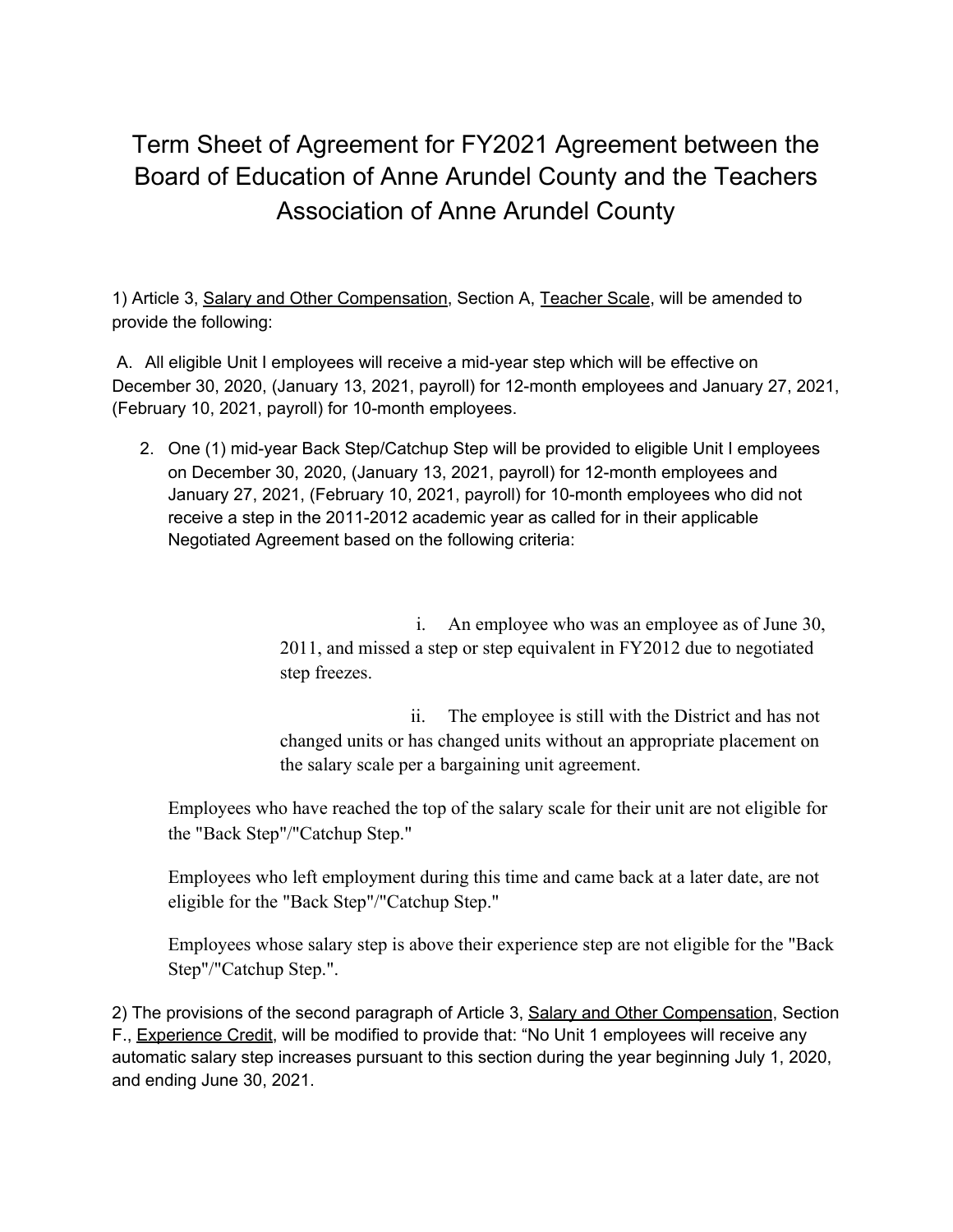3) Unless modified by items in this Term Sheet or reflected in items represented to the Public School Labor Relations Board as tentatively agreed to prior to Mediation (Bereavement Leave and the Four-Day Work Week), all of the provisions of the July 1, 2019, through June 30, 2020, Agreement, including all amendments agreed to through October 28, 2020, will be continued through June 30, 2021. Copies are attached as Appendix A.

4) The Provisional Bachelor's and Master's salary scales will be modified to match the first four steps of the Bachelor's and Master's SPC scales respectively effective mid-year on December 30, 2020 (January 13, 2021, payroll), for 12-month employees and January 27, 2021, (February 10, 2021, payroll), for 10-month employees.

5) ASI-TAAAC will devote 30 minutes (elementary and secondary) biannually to discuss in-service Professional Development for Unit I employees.

6) A special education work group will convene no later than December 15, 2020, to discuss concerns. There will be no more than 5 representatives from the Board and 5 representatives from TAAAC including four (4) Unit I representative and 1 TAAAC representative, if desired. A report including recommendations will be provided to Dr. Maureen McMahon, Deputy Superintendent of Academic and Strategic Initiatives, by June 30, 2021. The Board remains committed to seeking budgetary funding support for additional special education related FTEs.

7) The Board will provide TAAAC advance notification of changes to the rating and evaluation process via an electronic sharing platform (OneDrive), meetings with the AACPS Teacher Principal Evaluation Committee, or ASI-TAAAC.

8) Article 17, Resignation and Contract Renewal, has been revised to read as follows:

A. Provision for Resigning

Tenured Unit I Members and Non-tenured Unit I Members shall resign in accordance with COMAR: 13A.07.02.01.

Healthcare coverage will expire at the end of the month in which employment ends. Continued coverage will be offered through August 31 for 10-month employees who provided early notice of resignation by April 15 and continue employment to the end of the work year.

Unit I employees who are non-renewed are not required to provide an early notice of resignation to continue healthcare coverage. However, a non-tenured Unit I employee may opt to provide an early notice of resignation prior to a non-renewal action.

## B. Failure to Give Advance Notice

Failure to resign in accordance with COMAR: 13A.07.02.01, with the exceptions listed below, shall result in the following: